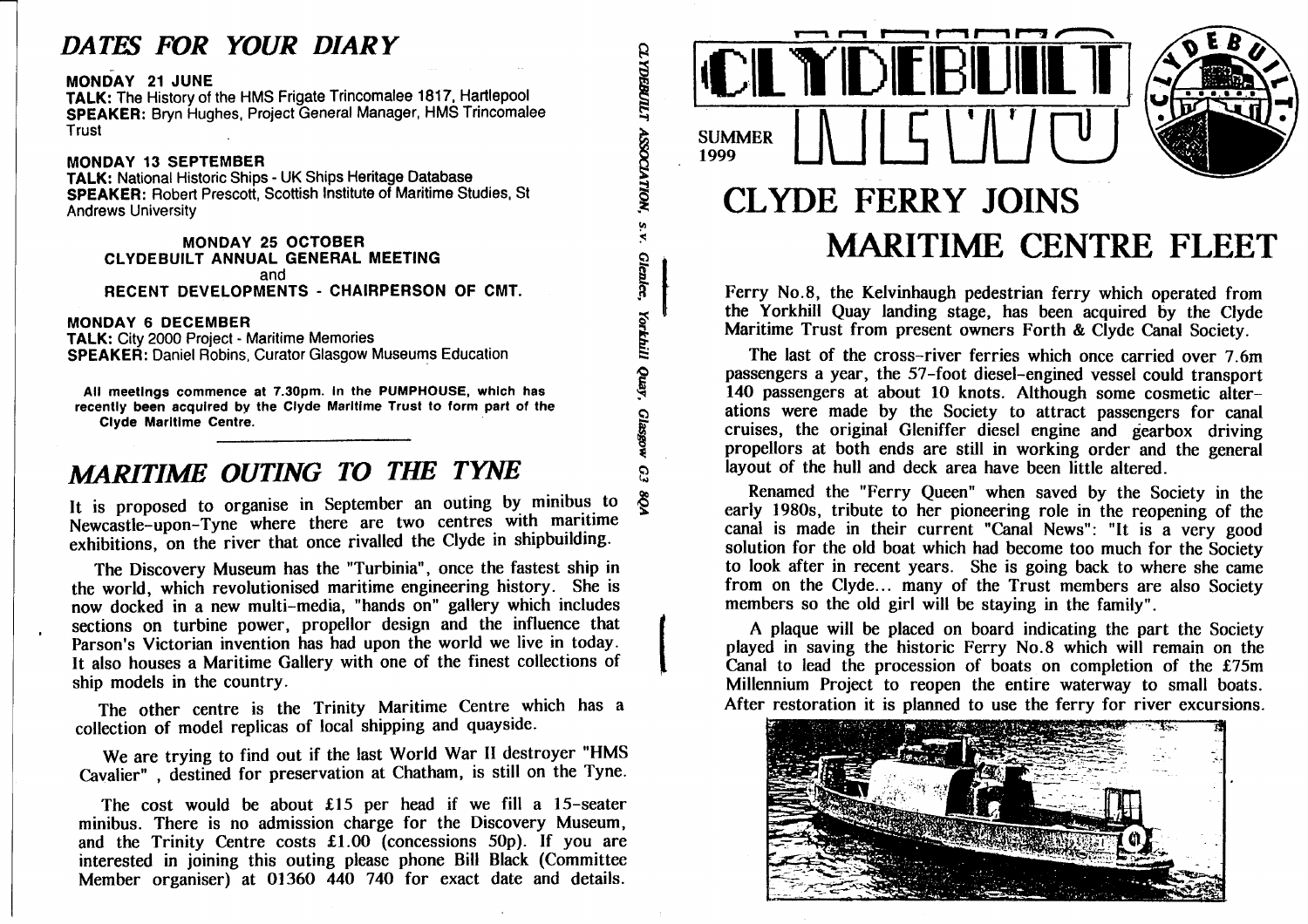*"You wonderful people! You will never know what pleasure you gave to members of our heritage club on Wednesday when your guides took our members round s.v."Glenlee". It seems they wanted to spend the rest of the day with you; your enthusiasm rubbed off on them".* 

*- letter from WEA Padiham, Burnley, Lanes.* 

# **MILLENNIUM** SHIPS  $\frac{1}{2}$  (we hope to publish the articles below

have received several suggestions and hopefully more are to follow. John Herford of In response to our Chairman's plea for nominations for Ships of the Millennium we Glasgow nominates the "Mayflower" in which the Pilgrims or Quakers brought the Gospel to the colonies. Meanwhile Mrs Annie Daniels of Saltcoats sends details of Stephens Kathlin" (1936), built for Clyde Shipping Company's Irish run but gained the title of "Hero of the Clyde" for saving 634 lives as a wartime convoy rescue ship. She became Burns Laird's "Lairdscraig" in 1953.

**Drondis** 

Jim Paterson of Blackburn, Lanes., proposes the Stephens-built destroyer "HMS Matchless" which he came across in Queen's Dock on a "drekish" day in December 19.S7. He marvelled at seeing so close to home in familiar surroundings such a hero of the World War II Russian convoys - "even to the young inexperienced eye Matchless made a deep impression of a fighting ship".

Bill Henley submitted an interesting article on a wartime trip "doon the waiter" when he watched humble puffers being used to load aircraft aboard the carrier "HMS Campania" prior to her escorting an Atlantic convoy.

## **WELDERS.. WELDERS.. WELDERS...**

 We are being taken to task for not mentioning the vital contribution our welders made in the Glenlee restoration now nearing completion. In fact metal cutting and welding have been undertaken on the ship since she first arrived from Spain in June 1993, and if memory is correct a welder was the first craftsman to be put on the payroll.

 While many and various parts of the restoration work required welding, the most impressive aspect was that of rewelding the complete set of masts and spars which had been sectioned to fit the 40-foot containers used to transport them from Spain in March 1997. The job of grit-blasting, painting and preparing these was long and time-consuming, and the task of precisely aligning such masive steel sections prior to specialised welding required particular skill. The astonishment of the general public at the impressive scene in the welding bay was a highlight of open days at the time. It is a sight worthy of the best traditions of Clydebuilt shipbuilding", said one visitor in a comment seen as a lasting tribute to the contribution of the welder to the restoration of the historic "Glenlee". (Pictures of the mast welding appeared in "Clydebuilt News" in summer and autumn 1997, but we reproduce another below).





**If you want to be involved, please attend** 

## **GLENLEE/TALL SfflPS BRIEFING Yorkhill Pumphouse, Saturday 3 July 10.00 or call Bob Layden 0141-400 2190**

HOW TO GET TO THE TALL SHIPS? Car congestion is going to be a major problem so why not go by river... by "Waverley" to be precise. The schedule below shows that you can use the Glasgow-Greenock part (£7.95 return) giving several hours ashore or the whole cruise (£11.95). Highlights will be the Fireworks (Sun.) and Race (Mon.)

| Friday July 30<br>.3lasgow 1000<br>3reenock ……………1130<br>Dunoon1220<br>Rothesay 1305/1415<br>Dunoon  1510<br>Kilcreggan 1530<br>3reenock ……………1545<br>Glasgow 1730<br>Glasgow 1800<br>Greenock 1930<br>Kilcreggan …………. 1945<br>Dunoon 2005<br>Rothesay 2050<br>Greenock 2200<br>01asgow 2330 | Saturday July 31<br>Glasgow 1000<br>Greenock 1140<br>Helensburgh 1205<br>Kilcreggan  1220<br>Dunoon 1245<br>Greenock 1315<br>Greenock dep. 1400 & 1600<br>View The Tall Ships<br>from the Sea<br>Greenock arr. 1500 & 1700<br>Greenock  1815<br>Helensburgh 1845<br>Kilcreggan  1905<br>Dunoon  1930<br>Greenock 2000<br>Glasgow 2145 | Sunday August 1<br>Glasgow1000<br>Helensburgh 1200<br>Greenock  1230<br>View & Visit Tall Ships<br>Greenock 1400<br>View The Tall Ships<br>from the Sea<br>Greenock  1500<br>Greenock  1600<br>Helensburgh 1630<br>Glasgow 1830<br>Evening Showboat<br>& Fireworks<br>Book now - £19<br>Glasgow 1915<br>Tall Ships & Fireworks<br>Glasgow midnight | <b>Monday August 2</b><br>The Great Day!<br><b>Escort The Tall Ships</b><br><b>Book Now - \$75</b><br>Helensburgh 1100<br>Largs 1230<br>Parade of Sail<br>Largs 1800<br>Helensburgh 1930<br>Glasgow c 2015<br>Tel: 221 8152 |
|-----------------------------------------------------------------------------------------------------------------------------------------------------------------------------------------------------------------------------------------------------------------------------------------------|---------------------------------------------------------------------------------------------------------------------------------------------------------------------------------------------------------------------------------------------------------------------------------------------------------------------------------------|----------------------------------------------------------------------------------------------------------------------------------------------------------------------------------------------------------------------------------------------------------------------------------------------------------------------------------------------------|-----------------------------------------------------------------------------------------------------------------------------------------------------------------------------------------------------------------------------|
|-----------------------------------------------------------------------------------------------------------------------------------------------------------------------------------------------------------------------------------------------------------------------------------------------|---------------------------------------------------------------------------------------------------------------------------------------------------------------------------------------------------------------------------------------------------------------------------------------------------------------------------------------|----------------------------------------------------------------------------------------------------------------------------------------------------------------------------------------------------------------------------------------------------------------------------------------------------------------------------------------------------|-----------------------------------------------------------------------------------------------------------------------------------------------------------------------------------------------------------------------------|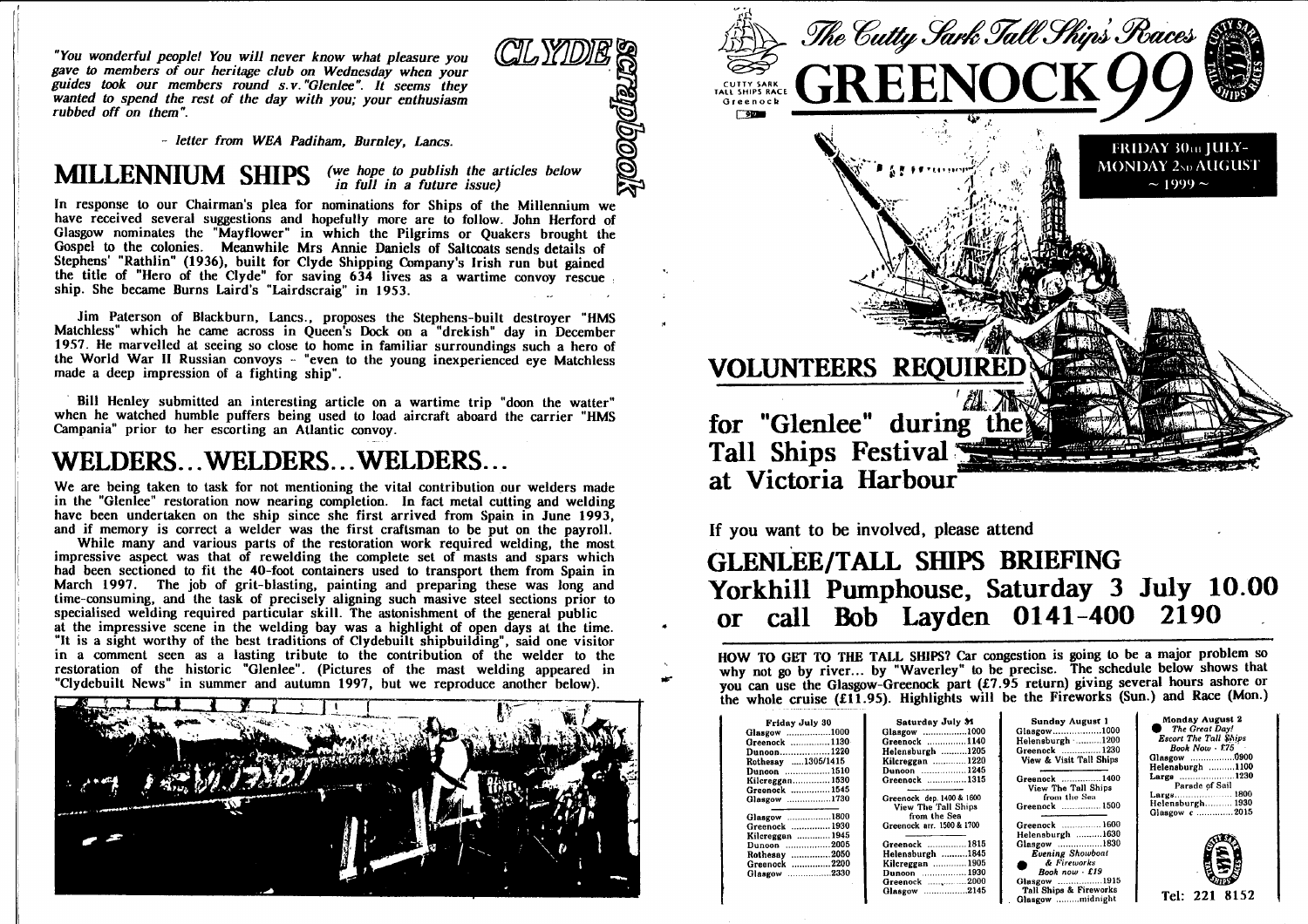# *(Computer) SHIPS V CHIPS?*

*Future historians will marvel at an island race that deliberately destroyed its merchant navy, largest in the world, and now the industry that built it* 

**Isn't it strange how the headlines of doom for the Clyde have disap- peared since the elections? But whatever one thinks of the cynical ploys of politicians, the problems of shipbuilding will not go away.** 

**One of the mysteries of the recent spate of news reports and articles on the subject was the impression given that the Clyde's lack of orders was part of an international shipbuilding depression. But nothing could be further from the truth. According to reports of the latest figures from Lloyd's Register ("Ship's Monthly", April 1999), a worldwide boom is in progress with the orderbook totalling a stagg- ering 57,700,000 mgt-a rise in tonnage of 7.2mgt over the previous, quarter last year. Japan and South Korea continue to dominate the market with almost 35% of the world orderbook.** 

**However it is in the lucrative and expanding cruise ship market - high-value ships in which the Clyde once specialised - that the most interesting comparisons can be made. A grand total of 40 cruise- ships are on order for the 1999-2004 period, totalling 2,769,000 gt in tonnage. Of these exactly one-third will be built by the partly** state-owned Fincantieri yards in Italy (954,000 gt) while a fifth will **come from Finland (534,000) which has a smaller population than Scotland. The Finland figure includes the largest in the world, the 142,000 gt "Explorer of the Seas" (Royal Caribbean Line) - almost twice the size of the "Queen Mary"?** 

**Just whd country and one on the periphery of with a war-ravaged country and one on the periphery of maritime economics came to dominate the postwar shipbuilding market at the expense, nay collapse, of Britain and the Clyde in particular is a subject for much debate - if only the British government and media were interested.** 

**Just how disinterested - and disinformed - even the Scottish media are was revealed in a recent conversation with two Glasgow journalists who were unaware that the carrier "HMS Ocean", at 21,750-tons the Royal Navy's largest ship and much in the news of late, was launched at Govan just a couple of years ago. Or that from the same yard came recently the unique satellite-launch control ship, built for a U.S- Russian-Japanese consortium and now reported to be on trial in the Pacific. Final insult was the description by the once-respected "Herald"** 

## $A$ **Mow we missed shipbuildii ^ boai**

**o Mxe** p

 $\boldsymbol{p}$  figli Pvan<sub>2</sub> aer<sub>ne</sub>

*H* 

E

**KIVer** 

In a thought-provoking article in "Scotland on Sunday", John Hatfield argued "Why we should be chipbuilding" - the chips being computer **i** ones, of course. Suggesting that Glasgow's theme tune should really be "I get knocked down but I get up again", he maintained that the city and the  $\overline{a}$  Clyde owed more to its flexibility i n adjusting to new ideas and techniques than to any inherent craft skills.



 $\sigma$  $\Omega$ 

shipbuilding,

V

**CO CO** 

Shipbuilding

Inc enduring ability of Glasgow was not engineering but the knack of identifying a rising sector and colonising it. That possibility exists again with digital technologies, screen-based industries and optical electronics. Glasgow can suceed again, and converting the derelict docks and basins of yard the Upper Clyde into vibrant hubs for those named sectors is the way to go. If we're going to be prey to our own myths, let's make sure they're the right myths  $job$ 

The deeper undercurrent of Glaswegian commercial tradition has been the ability to identify emerging findustries and exploit new technologies.In he last century it was Watt's steam engine and Neilson's blast furnace. Inese days it's widescreen imaging, j pioneered by Vistatech in Cathcart, or PC-based state-of-the-art digital animation by DA. It's just a question now of finding a way to make a computer graphic cartoon image stir the soul in the way a "Queen" sliding down the slipways of John Brown's once did. It's time to get up again".

Much of John Hatfield's argument has the ring of historical truth - the city and its river did adapt constantly to the demands of tobacco, cotton, coal, iron and steel, plus two world wars.

It could also be argued that new opportunies lie in the fields of leisure and recreation, some would say our only growth industry! Tourism, predicted to be the world's largest industry soon - already in  $\frac{\partial \mathbf{C}(\mathbf{C})}{\partial \mathbf{C}}$  - obviously depends more on history and heritage than in weather in Glasgow. This is the root of much of the thinking behind the weather in Glasgow. This is the root of much of the thinking behind the idea of a maritime heritage centre for the Clyde which hopefully will at ast see its realisation in the Clyde Maritime Centre at Yorkhill Quay.

 **of the "Glenlee" (a tall ship larger than the "Cutty Sark" and which had been round Cape Horn 15 times) as "a barge"!** 

**"Herald" industrial reporters of the past must be revolving in their graves, but seriously is it not s)miptomatic of a national malaise which favours non-productive service industries and speculative finance to industries which** *actually make things and create real wealth.* **Future historians will marvel at an island race, dependsint on its sea arteries for the lifeblood of food, supplies and defence, which deliberately destroyed the largest merchant navy in the world and now the industry which built it.** 

**The debate continues - what do you think? - but one suspects that i** comes too late for the Clyde. And yet, in Scotland, the times are  $\frac{1}{2}$ 

**achangmg... GORDON BORTHWICK**